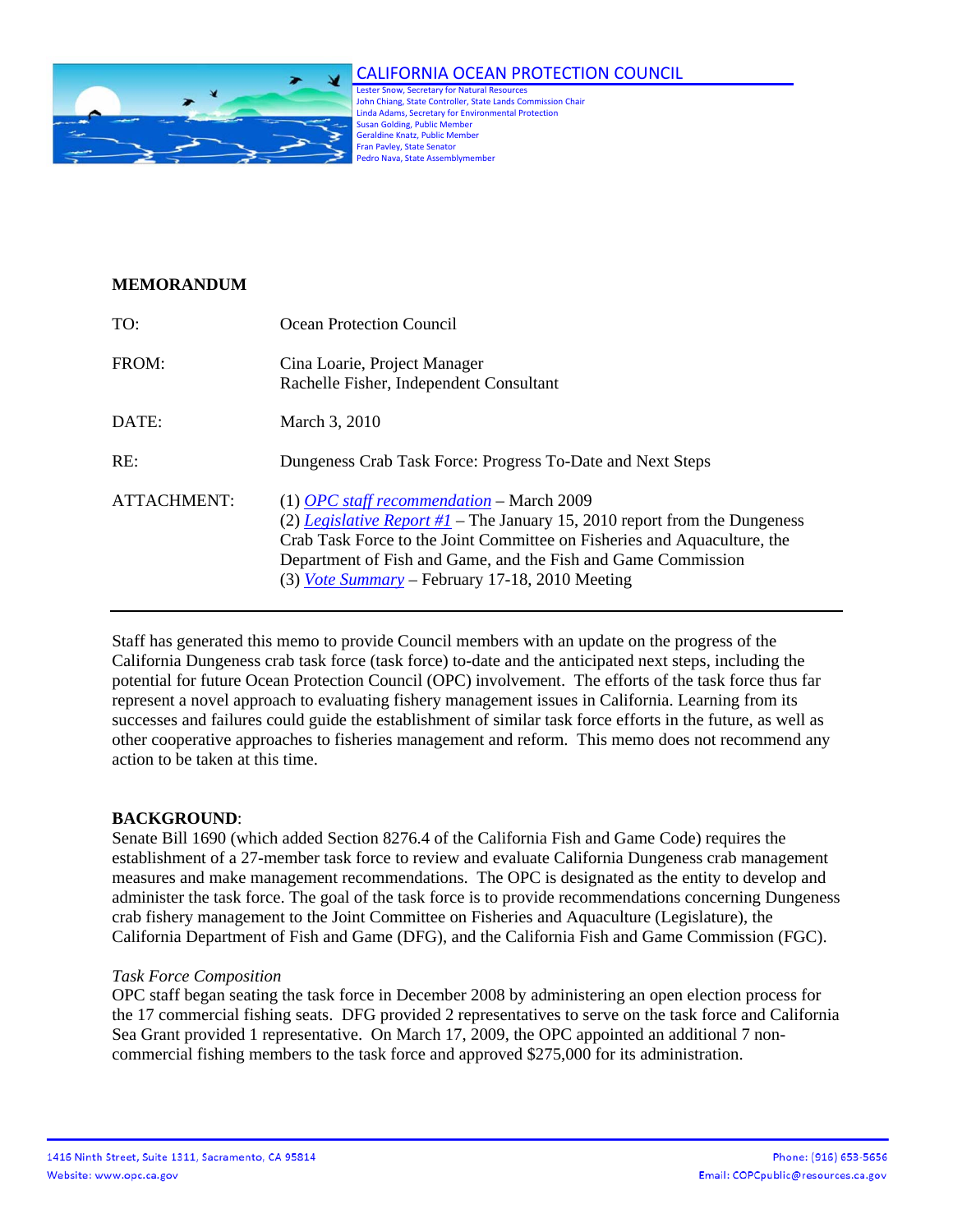## *Legislative Reports*

The 27-member task force has held five public meetings in various regions along the California coast between May 2009 and February 2010. On January 15, 2010, the task force submitted a report to the Legislature, DFG, and FGC outlining recommendations to change the management of the Dungeness crab fishery (See Attachment 2 – Legislative Report #1). While this report fulfilled the core mandates of SB1690, the task force had additional issues to discuss and recommendations to refine. Therefore a final meeting (Meeting 5) was held on February 17 and 18, 2010 to discuss and vote on a new set of recommendations that build upon those in the January 15, 2010 report. The DCTF intends to submit Legislative Report #2 to the Legislature, DFG, and the FGC no later than March 31, 2010.

# **FEBRUARY 17-18, 2010 MEETING OF THE TASK FORCE (MEETING 5)**

At Meeting 5 in Ukiah, CA, the task force discussed goals and objectives for the Dungeness crab fishery, potential restrictions on latent permits, a pot limit program, modifying regulations in the Dungeness crab sport fishery, the future of the California shell testing program, and the need for a permanent Dungeness crab advisory committee. Attachment 3 provides the summary of the task force's recommendations (the "Vote Summary").

## **Overview of Recommendations**

At Meeting 5, the task force voted on several recommendations that will be included in the task force's second report to the Legislature, DFG, and FGC. These recommendations include the following topic areas:

- ¾ *Fishery Management Objectives* The task force voted on short- and long-term objectives for the Dungeness crab fishery including: Reducing the existing capacity of the commercial fleet; establishing a permanent definition of "latent permit"; and reducing the potential threat of latent permit activation.
- ¾ *Pre-Season Crab Quality Testing* The task force recommended an amendment to the Fish and Game code that identifies a stable funding source for the Tri-State Agreement's pre-season Dungeness crab quality testing in areas north of Point Arena.
- ¾ *California Pot Limit Program* In order to fulfill the DCTF approved objectives, the task force recommended the creation of a statewide two-year, multi-tiered pilot pot program in California. Implementation of the program would be coupled with a procedure that would allow for appeals and grievances. The recommendation further states that the program would undergo performance review at the end of two years.
- ¾ *Consideration of management tools* The task force voted in support of the use of total allowable effort (e.g. limited entry and a statewide tiered pot program) and the continued use of 3S (sex, size, season) principles as management tools in the California Dungeness crab fishery. The task force voted that they did not support the use of total allowable catch or catch shares as management tools in the California fishery.
- ¾ *Advisory Committee* The task force recommended that an industry-funded Dungeness crab advisory committee should be created. The task force supported the continuation of the DCTF for an additional three years.

### **Potential future roles for OPC**

Future OPC involvement in the affairs of the California Dungeness crab fishery may include project funding, and/or OPC staff time for project coordination or administration. Given the recent completion of the final meeting of the task force, the extent of OPC future involvement merits further discussion and evaluation among staff, the task force, the public, and management entities. Staff intends to continue examining the extent to which the recommendations of the task force coincide with the goals and objectives of the OPC and may bring action items regarding Dungeness crab for approval by the OPC in